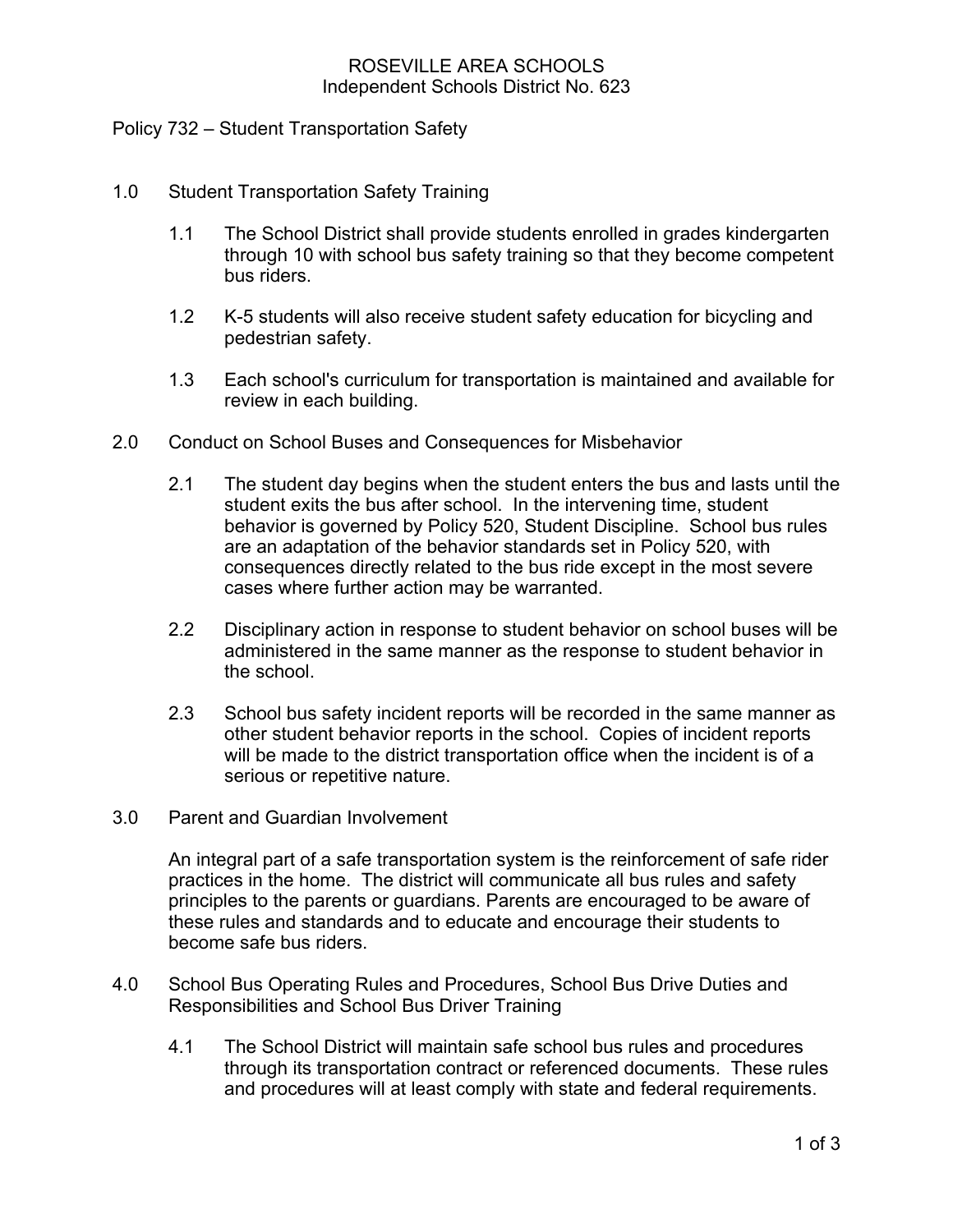- 4.2 Records of serious accidents or driver behavior will be maintained at the district.
- 4.3 School bus driver training standards shall also be defined in the transportation contract or its referenced requirements.
- 4.4 Emergency procedures to be followed by school bus drivers and school staff will be defined in the transportation contract or referenced requirements. School staff will also be informed of the Emergency procedures to be followed while on a school bus.
- 4.5 School bus maintenance standards will be defined in the transportation contract or referenced documents.
- 4.6 Type III Vehicles
	- 4.6.1 A Type III vehicle is any vehicle with a capacity of less than 10 passengers that carries students to or from school or on schoolsponsored activities. Any Type III vehicle used to transport students must carry all emergency equipment required by law.
	- 4.6.2 Students will not be regularly transported in private vehicles for school related activities. However, private vehicles may be used in an emergency. The District has no system of inspection for private vehicles.
	- 4.6.3 Staff members who transport students in Type III vehicles shall conform to the following requirements:
		- 4.6.3.1 Receive annual training or competence evaluation in safe operation of Type III vehicles, student behavior management and relevant laws and rules of the road.
		- 4.6.3.2 Driver license checks shall be conducted semi-annually to ensure that all drivers meet district and state requirements.
		- 4.6.3.3 Driver shall perform all safety checks both pre-trip and post trip to ensure that the vehicle is safe to operate, and carry documentation of these activities.
		- 4.6.3.4 Drivers shall register with the district transportation office prior to driving any students.